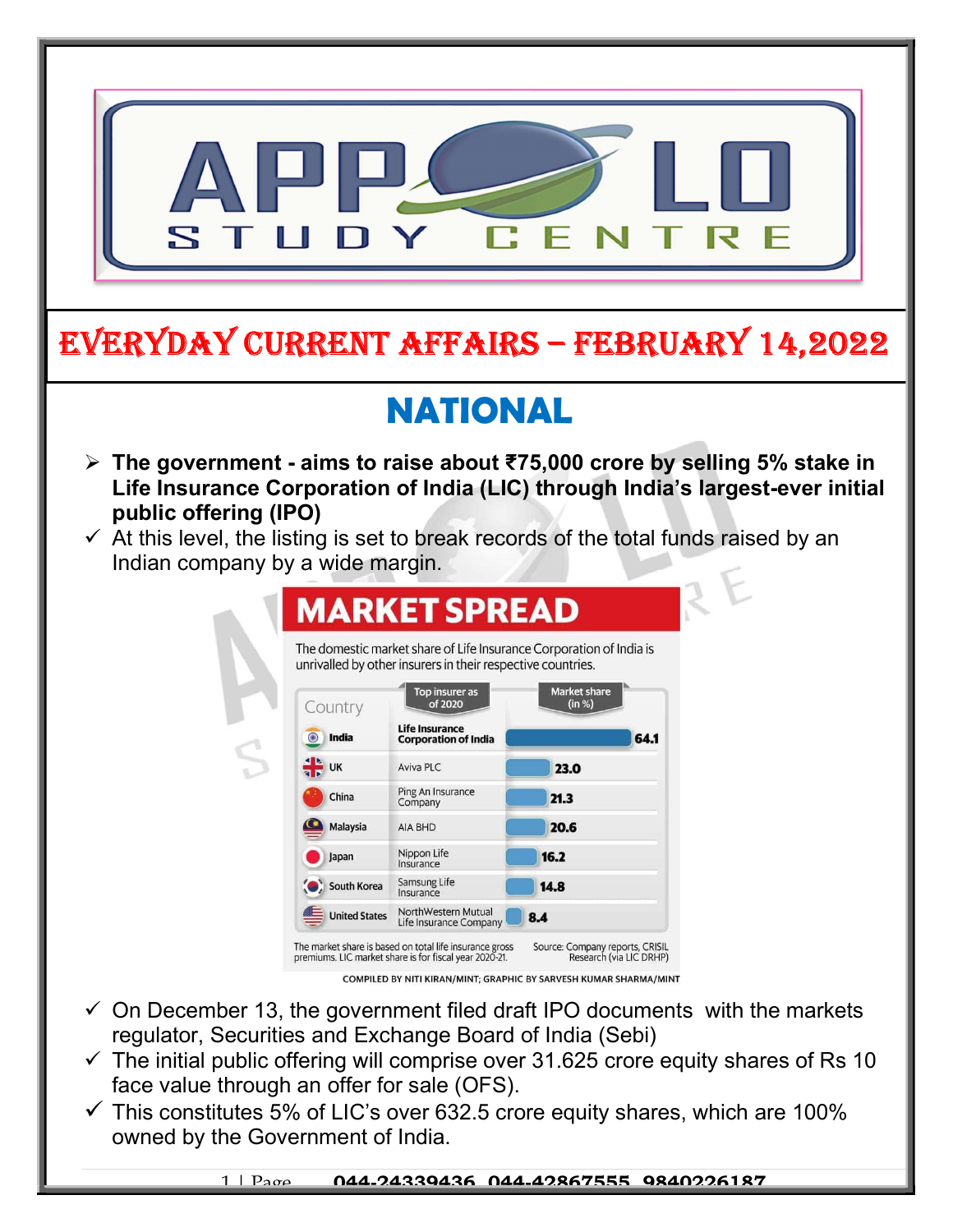- $\checkmark$  The IPO will allot a minimum number of shares to all retail bidders
- $\checkmark$  Further, the LIC policyholders and LIC employees will be offered equity shares at a discount to the public issue price to be set by the company
- $\checkmark$  LIC will not receive any money from the public offer, as the net proceeds from the offer will go to the Government of India
- $\checkmark$  As per the prospectus, LIC's embedded value has been estimated at about Rs 5.4 lakh crore, as of September 30, 2021, by international actuarial firm Milliman **Advisors**
- $\checkmark$  LIC has 66% market share in new business premiums with 283 million policies and 1.35 million agents as of March 31, 2021
- LIC is also the largest fund manager in India as of 30 September, with ₹39.56 trillion of assets under management (AUM) on a standalone basis.
- $\checkmark$  That is more than 3.3 times the AUM of all private life insurers in India and 1.1 times the entire Indian mutual fund industry
- $\checkmark$  The LIC IPO documents also claimed it is ranked fifth globally in terms of life insurance gross written premium and 10th worldwide in terms of total assets.

## INDIA AND OTHER COUNTRIES

 $\triangleright$  On February 13, India - sends medical supplies to the Pacific island nation of Kiribati, which is dealing with the Covid outbreak for the first time in two years.



- $\checkmark$  Pulse oximeters, PPE (Personal Protective Equipment) kits, and emergency COVID-19 medication were sent to Kiribati, after it requested assistance from India for medical supplies
- $\checkmark$  The shipment arrived in Kiribati on an aircraft coordinated by the Australian government.
- $\checkmark$  Kiribati had no Covid outbreak for almost two years because it closed its borders during the first outbreak of coronavirus, ensuring the virus didn't reach its shores for nearly two years
- $\checkmark$  Only 33% of Kiribati's 113,000 residents are fully vaccinated, with 59% having received at least one shot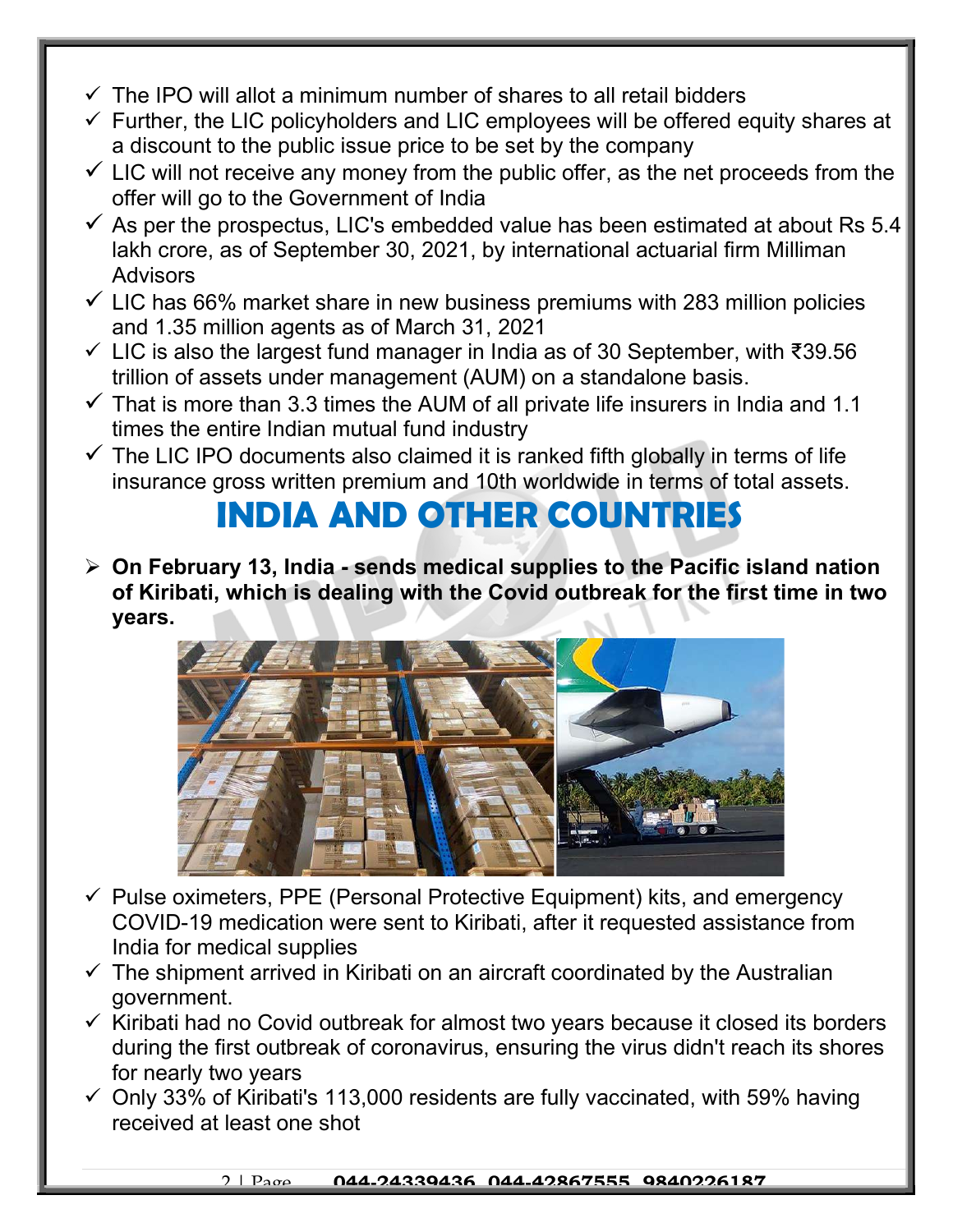- $\checkmark$  The country has now established a number of quarantine locations, set a curfew, and implemented lockdowns
- $\checkmark$  Kiribati is one of the most isolated islands in the world, located at around 5,000km from its nearest continent, North America in central Pacific Ocean

## INTERNATIONAL/NATIONAL DAY

## $\triangleright$  World Radio Day - February 13



- $\checkmark$  The Day is celebrated every year to recognize radio as a powerful medium of communication and highlight its importance as a prominent platform to reach the masses
- $\checkmark$  It also plays an important role in delivering information during the time of natural disasters
- $\checkmark$  The day February 13 was chosen as the United Nations Radio was established on 13 February 1946.
- $\checkmark$  In 2010, the Spanish radio academy recommended UNESCO's Executive Board regarding World Radio Day
- $\checkmark$  The member states of the United Nations Educational, Scientific and Cultural Organization (UNESCO) first proclaimed this day in 2011 at the 36<sup>th</sup> session of its General Conference
- $\checkmark$  The day was marked as an international day by the United Nations General Assembly in 2012
- $\checkmark$  Theme 2022 "Radio and Trust"
- $\checkmark$  The UNESCO has divided the theme of World Radio Day this year into three main sub-themes – Trust in radio journalism; Trust and accessibility; Trust and viability of radio stations

## $\triangleright$  National Productivity Week – February 12 to 18

 $\checkmark$  National Productivity Council will be celebrating National Productivity week across the nation under the theme "Self Reliance Through Productivity" from February 12 to 18, 2022